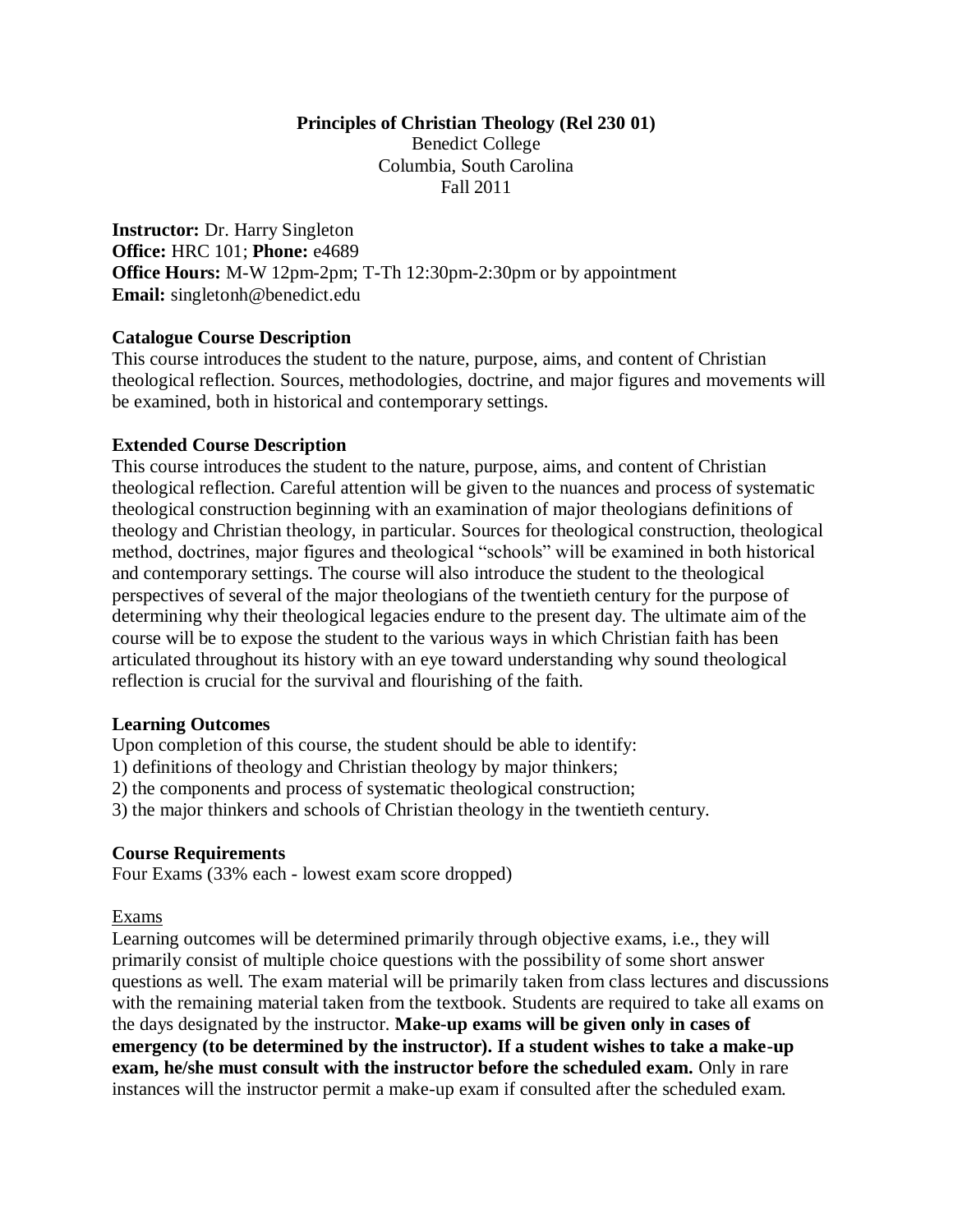Students have up to the next class meeting after the scheduled exam to take the make-up. No make-ups will be given after that! Students not taking either the scheduled or make-up exam will be given a numeric grade of zero for that exam. Students are also required to be on time and ready to take the exams before they are administered. Students entering the classroom after the exam has been administered will **NOT** be allowed to sit for the exam and will be given a numeric grade of zero for that exam.

## Grade Scale

- **A 100-85**
- **B 84-70**
- C 69-60
- D 59-50
- F 49-below

## Cheating

Cheating on exams or other assignments will not be tolerated. It will result in your immediate dismissal from this class and a failing grade for the course. These measures will be taken in addition to whatever action(s) Benedict College deems appropriate.

## **Attendance**

Given that the majority of the exam material will come from class lectures and discussions, regular attendance is imperative for student success. **Therefore, students will be allowed three unexcused absences. After the third unexcused absence, a point will be deducted from the student's final average for each subsequent absence!** When in class, students are expected to take lecture notes and participate in class discussions. Students doing neither of these and constantly disrupting the general decorum of the classroom may be dismissed from the classroom by the instructor.

## Electronic Devices

Other than a laptop or recording device for lectures, electronic devices are strictly prohibited in the classroom. **In particular, cell phones and listening devices are prohibited from use during class!** They are to be turned off before entering the classroom and not used for the duration of the class. Students in violation will be disciplined or dismissed from the class.

## **Required Course Texts**

- Jones, Gareth, Christian Theology: A Brief Introduction. Malden, Massachusetts: Blackwell Publishers, Incorporated, 1999. (Originally published by Polity Press, Cambridge, England.)
- Miller, Ed L., and Stanley J. Grenz, Fortress Introduction to Contemporary Theologies. Minneapolis: Fortress Press, 1998.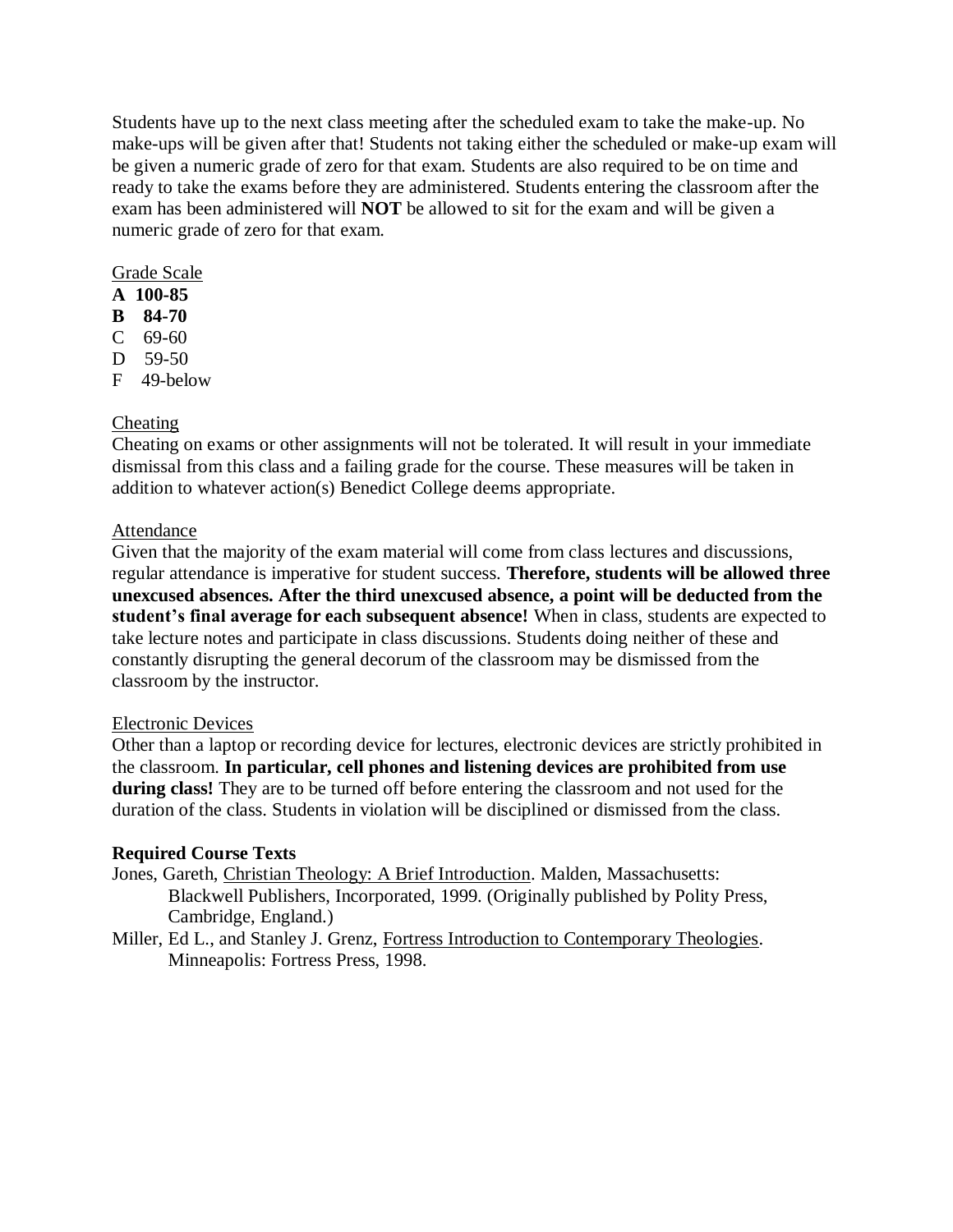# **Course Outline**

|                             | <b>Phase I - Theology: Its Nature and Tasks</b>                                                 |                                                                                                                        |
|-----------------------------|-------------------------------------------------------------------------------------------------|------------------------------------------------------------------------------------------------------------------------|
| $\text{Week}(s)$<br>1       | $Reading(s)$<br>Jones, Introduction                                                             | Topic(s)<br><b>Course Introduction</b><br>and Syllabus<br>What is Theology?                                            |
| $2 - 3$                     | Handout: Definitions<br>Jones, Chapters 1-2                                                     | What is Christian Theology?<br>The Nature and Necessity of<br><b>Theological Reflection</b><br>Review, Examination One |
| $\text{Week}(s)$<br>4       | $Reading(s)$<br>None                                                                            | Topic(s)<br><b>EXAMINATION ONE</b><br>Monday, September 12                                                             |
|                             | <b>Phase II - Christian Theology: The Building Blocks</b>                                       |                                                                                                                        |
| $\text{Week}(s)$<br>$5 - 6$ | Reading(s)<br>Jones, Chapters 3-6<br>Handout: The Process of<br><b>Theological Construction</b> | Topic(s)<br>Point of Departure<br>Theological Method<br>Sources of<br>Theological Reflection                           |
| 7                           | Jones, Chapter 7                                                                                | Doctrine and Theology<br>Review, Midterm Exam                                                                          |
| 8                           | None                                                                                            | <b>MIDTERM EXAM</b><br>Wednesday, October 12                                                                           |
| 9                           | <b>Fall Break</b>                                                                               | <b>No Classes</b>                                                                                                      |
|                             | <b>Phase III - Major Thinkers - The First Half of the Twentieth Century</b>                     |                                                                                                                        |
| $\text{Week}(s)$            | Reading(s)                                                                                      | Topic(s)                                                                                                               |
| 10                          | Miller, Grenz<br>Chapter 1                                                                      | Karl Barth                                                                                                             |
| 11                          | Miller, Grenz<br>Chapters 3,4                                                                   | Rudolph Bultmann<br>Paul Tillich                                                                                       |
| 12                          | Miller, Grenz<br>Chapter 5                                                                      | Dietrich Bonhoeffer<br>Review, Examination Three<br><b>EXAMINATON THREE</b><br>Wednesday, November 9                   |